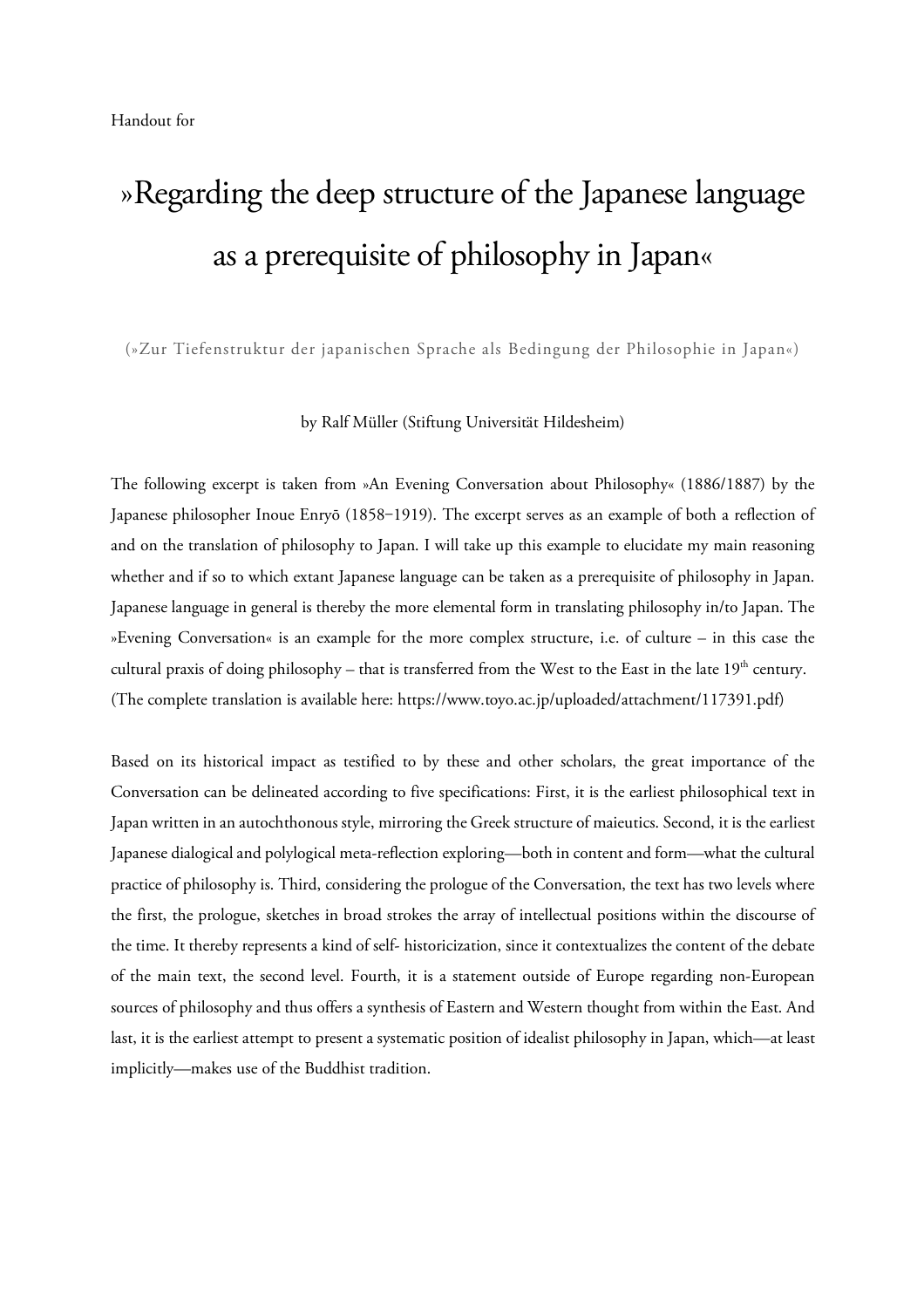International Inoue Enryo Research 6 (2018): 34–92 © 2018 International Association for Inoue Enryo Research ISSN 2187-7459

## AN EVENING CONVERSATION ABOUT PHILOSOPHY

INOUE Enryō 井上円了

Translated by Ralf MÜLLER

- I. Discussing the Relation of the Worlds of Matter and Mind
- II. Discussing the Original Substance of God
- III. Discussing the Nature of Truth

<sup>0</sup> The translator, Ralf MÜLLER (Universität Hildesheim, Germany), wishes to thank Adam LOUGHNANE (University College Cork) for English proofreading and stylistic and linguistic advice and Rainer SCHULZER for his INOUE Enryō expertise, suggestions for careful revisions, and efforts to edit the translated text for publication.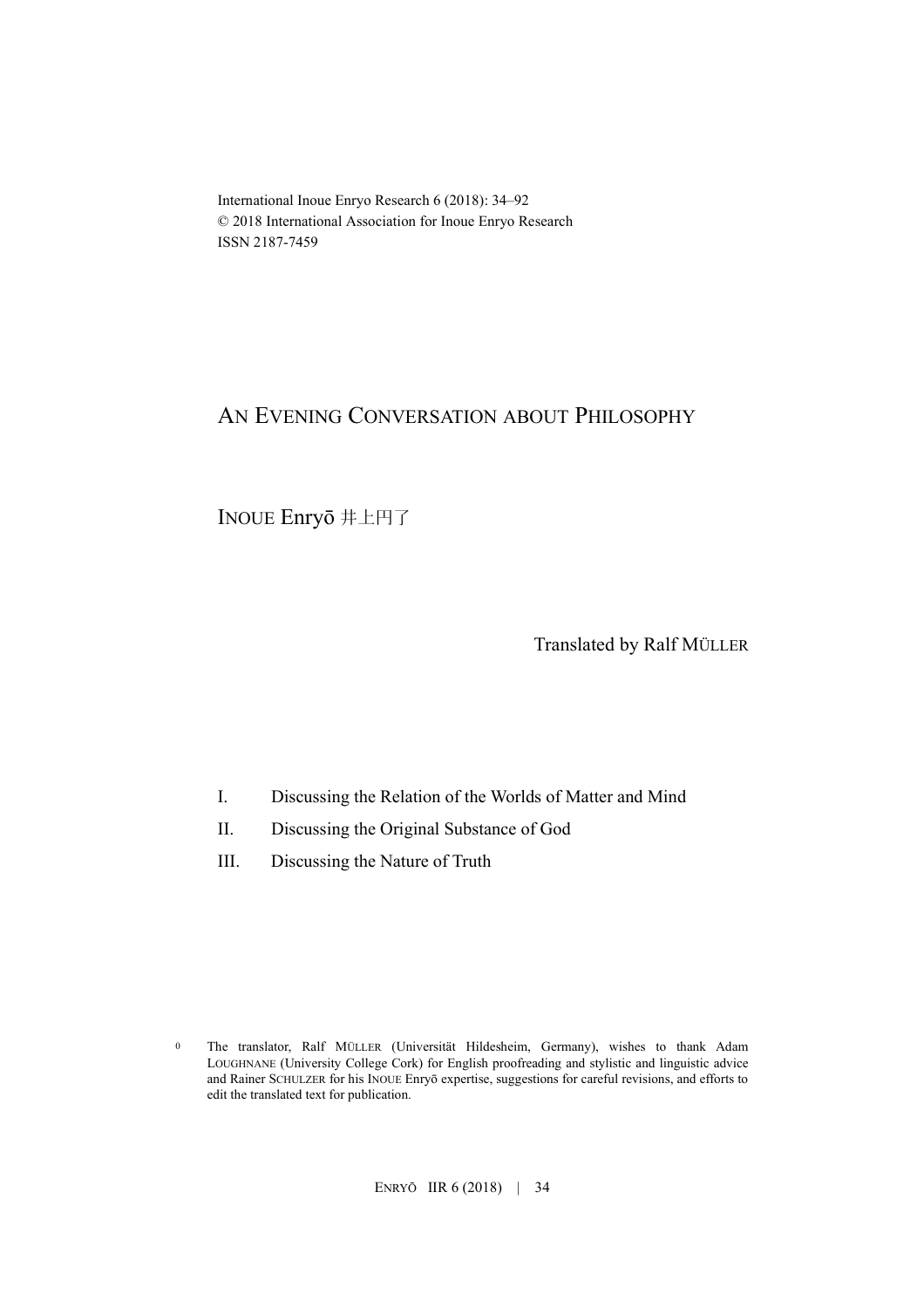## PROLOGUE

One day while taking a round trip on a small steamboat in a certain area, five or six passengers were sitting next to me. [Their] conversation turned towards philosophy [哲 学].

- The first [of them] said: A while ago a new sort of study [学問] called philosophy came from the West, but just what kind of a study is it?
- The second said: I have heard that philosophy is the study that investigates principles [究理].
- The third said: The study  $[\frac{1}{7}$ ; or, learning] that investigates principles is, in other words, the study of the principles of matter [物理学; i.e., physics] and is not philosophy. In my view, since the character for *tetsu* [哲] is the character of *kentetsu* [賢 哲; i.e., wise person], philosophy is the study of the saints and sages, such as the study of Confucius and Mencius.
- The fourth said: Philosophy is not such a shallow thing as the study of Confucius and Mencius. Once I read *A New Theory of Ethics* [倫理新説] by Mr. Inoue Tetsujirō [井 上 哲次郎] and I was surprised how lofty philosophy is.
- The fifth said: Back then Professor Nishi Amane [西周] was said to do philosophy. I have read a book about the principles of mind [心理] that he translated, and so have learned that philosophy is the study of the principles of the mind [心理学; i.e., psychology].
- The sixth said: I have heard that Master Hara Tanzan [原坦山], the Buddhist scholar, has become professor at the philosophy department of [Tokyo] University. So, looking at it this way, the teachings of the Buddha  $\lceil \frac{\text{A}}{\text{A}} \rceil$  must be philosophy.
- The seventh said: All your views [説] are different. So then, what really is this thing called philosophy? It seems that we still do not know.

The first laughed and said: That which we cannot know, probably this is philosophy! The crowd joined in laughter: So it is, so it is!

Sitting close by, I overheard this [conversation] and could not help but laugh. In short, all these views differed because they really did not know what philosophy is. To begin with, among the things that appear  $[\frac{\text{H}}{R} \cdot \frac{\text{H}}{R}]$  in the universe there are those that have [a concrete] form and those that do not. The sun, moon and stars, the earth, mountains and plants, birds or beasts, fish, or worms have form. Sensations [感覚], ideas, society [社会], gods, and Buddhas [神仏] do not have form. The studies that experiment with [or,